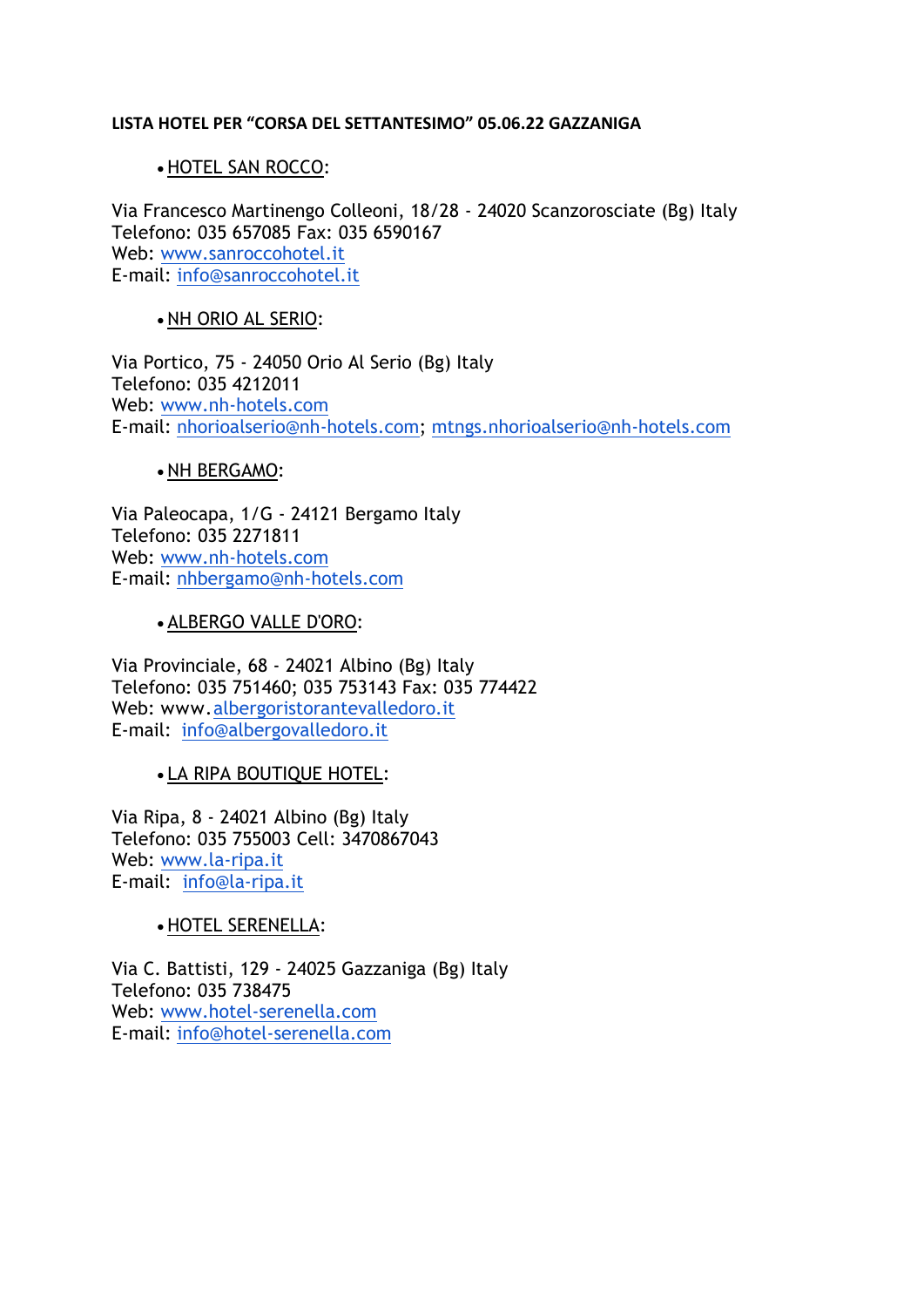## • HOTEL AMBRA:

Via Querena, 22 - 24023 Clusone (Bg) Italy Telefono: 0346 21314 Fax: 0346 920785 Web: [www.hotelambraclusone.com](http://track.smtp2go.net/click/1nCozu9EFLWLU6.8Qj1Ac3zqzxJ4/LBWieZVz/3/www.hotelambraclusone.com) E-mail: [info@hotelambraclusone.com](mailto:info@hotelambraclusone.com)

# • BEST WESTERN HOTEL PIEMONTESE:

Piazza G. Marconi, 11 - 24122 Bergamo Italy Telefono: 035 242629; 035 270394 Cell: 3347722265 Web: [www.hotelpiemontese.com](http://www.hotelpiemontese.com/) E-mail: [info@hotelpiemontese.com](mailto:info@hotelpiemontese.com)

### • ARLI HOTEL BUSINESS & WELLNESS BERGAMO:

Largo Porta Nuova, 12 - 24122 Bergamo Italy Telefono: 035222014 Fax: 035 239732 Web: [www.arli.net](http://www.arli.net/) E-mail: [hotel.arli@arli.net](mailto:hotel.arli@arli.net)

### • B&B HOTEL BERGAMO:

Via Autostrada, 2/A - 24126 Bergamo Italy Telefono: 035 330171 Web: [www.hotel-bb.com](http://www.hotel-bb.com/) E-mail: [gruppi@hotelbb.com;](mailto:gruppi@hotelbb.com) [bergamo@hotelbb.com](mailto:bergamo@hotelbb.com)

### • HOTEL SAN MARCO - ROOF GARDEN RESTAURANT:

Piazza della Repubblica, 6 - 24122 Bergamo Italy Telefono: 035 366195; 035 366111 Fax: 035 223201 Web: [www.hotelsanmarco.com;](http://www.hotelsanmarco.com/) [www.roofgardenrestaurant.it](http://www.roofgardenrestaurant.it/) E-mail: [robincolori@hotelsanmarco.com](mailto:robincolori@hotelsanmarco.com)

### • RESIDENZA BORGO SANTA CATERINA:

Via Borgo Santa Caterina, 41 – 24124 Bergamo Italy Telefono: 035 309 7909 Web: [www.residenzadelborgo.eu](http://www.residenzadelborgo.eu/) E-mail: [reservation@residenzadelborgo.eu](mailto:reservation@residenzadelborgo.eu)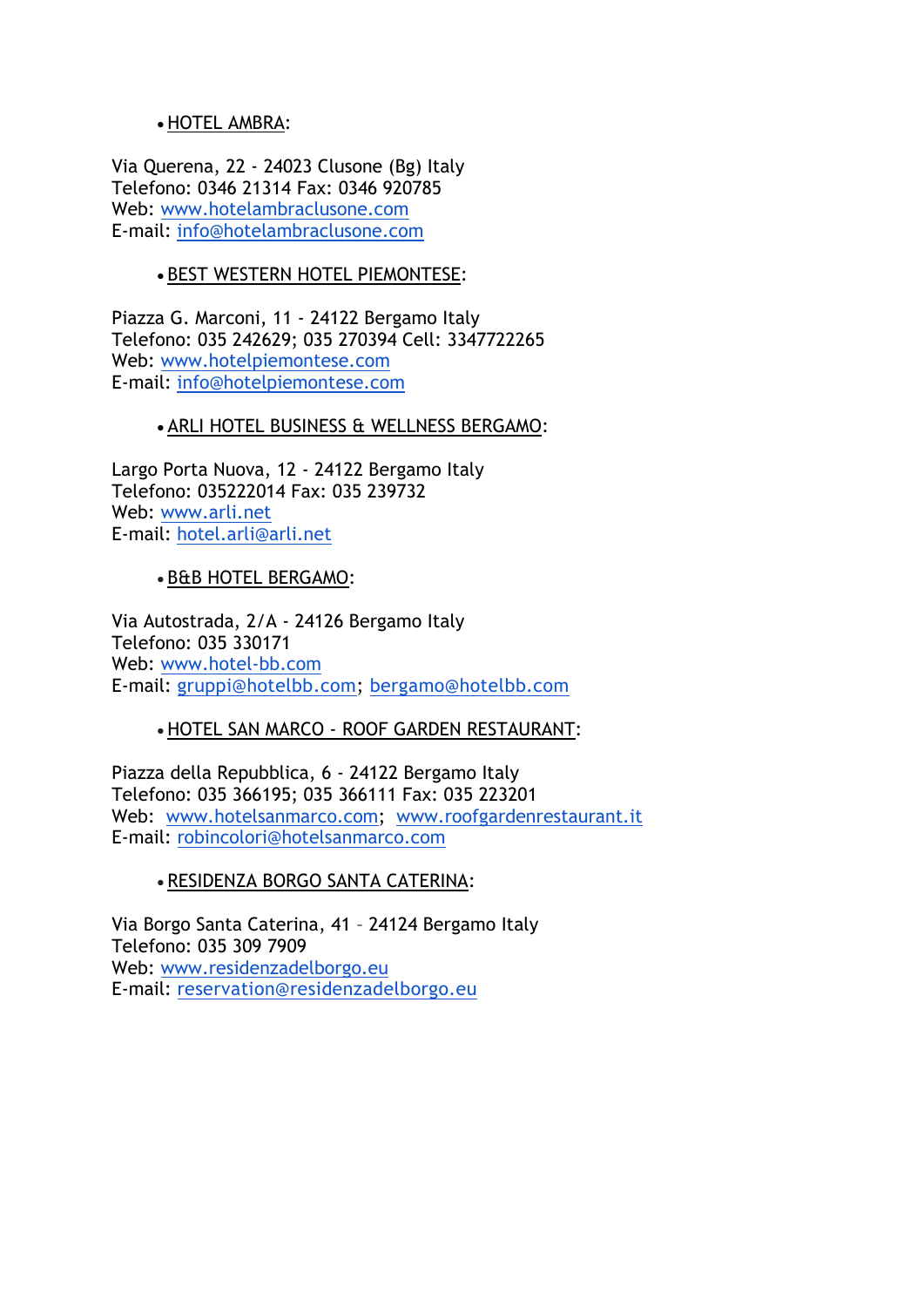# • BEST WESTERN HOTEL CAPPELLO D'ORO:

Viale Papa Giovanni XXIII, 12 - 24121 Bergamo Italy Telefono: 035 4222711 Fax: 035 248241 Web: *www.bwhotelcappellodoro-bg.it* E-mail: [cappello@hotelcappellodoro.it](mailto:cappello@hotelcappellodoro.it)

## • ALBERGO COMMERCIO RISTORANTE MAS - Cì:

Piazza Paradiso, 1 - 24023 Clusone (Bg) Italy Telefono: 0346 21267 Cell: 3334012370 Web: [www.mas-ci.it](http://www.mas-ci.it/) E-mail: [info@mas-ci.it](mailto:info@mas-ci.it)

# • CAME' BED&BREAKFAST:

Via Gianbattista Grazioli, 8 - 24022 Alzano Lombardo (Bg) Italy Telefono: 3925710109 Web: [www.bbcame.it](http://www.bbcame.it/) E-mail: [info@bbcame.it](mailto:info@bbcame.it)

### • ALBERGO ANTICA LOCANDA:

Piazza Uccelli, 3 - 24023 Clusone (Bg) Italy Telefono e Fax: 0346 21413 Web: [www.albergoanticalocanda.it](http://www.albergoanticalocanda.it/) E-mail: [albergoanticalocanda@gmail.com](mailto:albergoanticalocanda@gmail.com)

• ACADEMIA RESORT:

Via San Tomaso, 50 - 24121 Bergamo Italy Telefono: 035 4139410 Cell: 3884640281 Web: [www.academia-resort.com](http://www.academia-resort.com/) E-mail: [infoacademiabg@gmail.com](mailto:infoacademiabg@gmail.com)

### • BERGAMO INN43:

Via Sentierone, 43 - 24121 Bergamo Italy Telefono: 035 248675 Web: [www.bergamoinn43.it](http://www.bergamoinn43.it/) E-mail: [booking@bergamoinn43.it](mailto:booking@bergamoinn43.it)